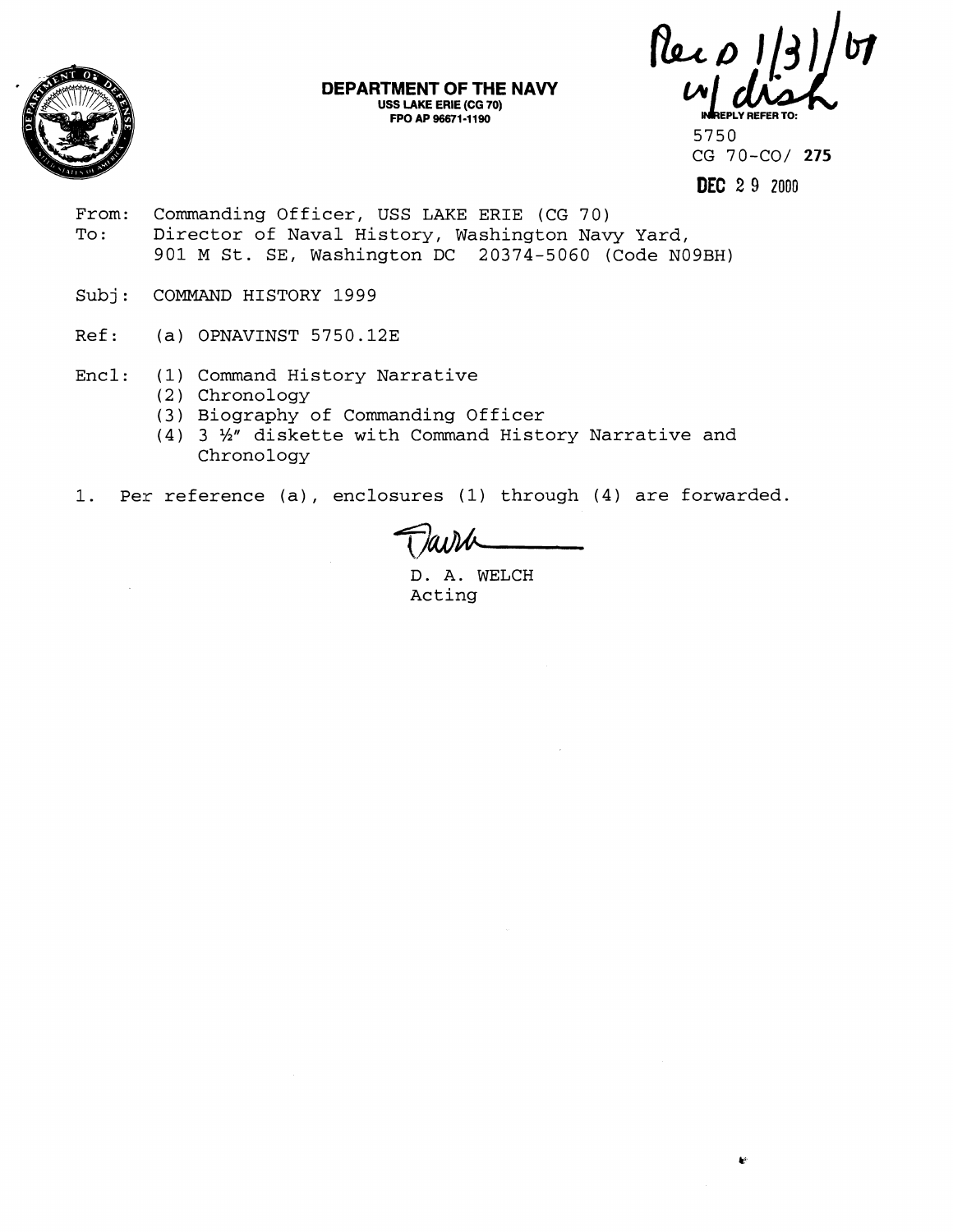## **1999 USS LAKE ERIE (CG 70) COMMAND HISTORY NARRATIVE**

LAKE ERIE rang in the New Year in Pearl Harbor, finishing holiday stand-down. On 7 January the ship embarked family and friends of the crew, as well as Navy League members, and put to sea for a dependent's cruise to Maui. The ship anchored off Lahaina for four days while all enjoyed the beautiful sights of Maui and quality time with their family and friends. On 11 January professional golfers Fred Funk, Jim Furyk, and Steve Jones, and a camera crew from the Entertainment and Sports Programming Network (ESPN) embarked in LAKE ERIE for a return transit to Pearl Harbor. The golfers had just participated in a tournament in Maui and would be playing in another tournament on Oahu. They enjoyed their brief time onboard. After returning to Pearl Harbor, the holiday stand-down ended on 15 January. LAKE ERIE observed Martin Luther King Jr. Day on 18 January.

LAKE ERIE successfully completed an Elevator Weapons Assessment from 19- 22 January and a frocking and awards ceremony was also held on 19 January. On 21 January the Chief Petty Officers exam was administered and Brigadier General Bryan and his staff from HQ USCINCPAC toured the ship. LAKE ERIE passed the Shipboard Explosive Safety Inspection conducted from 25-29 January. Also on 28-29 January, LAKE ERIE participated in an Anti-Air Defense Coordinator Warfare Team Trainer. The month ended with a commissioning ceremony for CWO2 on the flight deck on 29 January.

The first eleven days of February were spent inport Pearl Harbor and on the 6th attendees of the Pro Bowl Prayer Breakfast toured the ship. On 10 February HSL 37 Detachment 9 commenced onload. On 12 February LAKE ERIE sailed from Pearl Harbor for a transit to San Diego in company with USS CHOSIN (CG 65). The two cruisers conducted many exercises enroute in preparation for an upcoming Comprehensive Training Exercise (COMPTUEX). LAKE ERIE arrived in San Diego on 18 February, remaining in port for one night. On 19 February the ship got underway for the rest of the month to participate in COMPTUEX with ships of the CONSTELLATION Battle Group in the Southern California Operating Area.

During the first eleven days in March LAKE ERIE completed COMPTUEX and administered the E-4 and E-5 advancement exams. On 11 March the ship returned to Naval Station San Diego for a one-week visit. While in San Diego some of the crew attended a Battle Group Multi-TADIL course while others participated in ship handling simulators. The rest of the crew occupied its time with maintenance and general preservation. The Wardroom also took advantage of the time inport to conduct a Dining-In. LAKE ERIE departed San Diego on 19 March for a return transit to Pearl Harbor. On 25 March LAKE ERIE arrived in Pearl Harbor to a warm welcome after six weeks away from home. On 29 March 29 the Prospective Executive Officer, LCDR John W. Ailes V, reported for duty. The last few days of the month consisted of his turnover with the Executive Officer, CDR Ken Auten.

The first two weeks of April were spent inport Pearl Harbor conducting maintenance and making preparations for the battle group Fleet Exercise (FLEETEX)

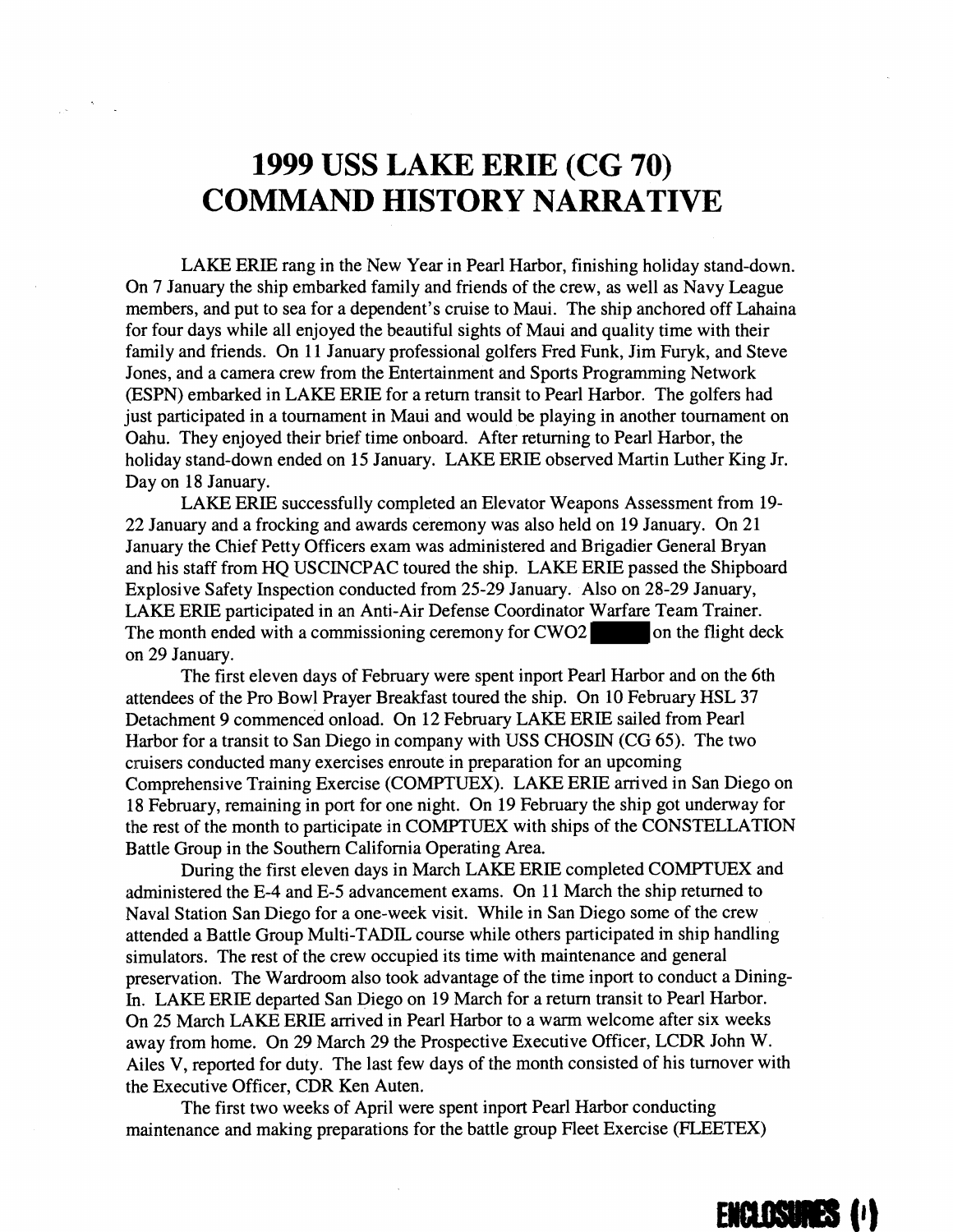and deployment. On 13 April, MAC was commissioned in a ceremony on the flight deck. On 15 April LAKE ERIE transited to Naval Weapons Magazine Lualualei for weapons onload and then returned to Naval Station Pearl Harbor on 16 April. After spending the weekend inport LAKE ERIE began her transit to Northern California on 19 April. USS CHOSIN (CG *65)* accompanied LAKE ERIE and again both ships took advantage of the time at sea to conduct exercises in preparation for FLEETEX. On 27 April LAKE ERIE pulled into San Francisco where she spent the last few days of the month.

LAKE ERIE began her transit to San Diego on 1 May. 3-5 May were spent inport San Diego participating in a Force Protection Exercise. On 6 May LAKE ERIE sortied with other ships of the CONSTELLATION Battle Group, to commence FLEETEX in the Southern California Operating Areas. After successfully completing FLEETEX, LAKE ERIE began her transit back to Pearl Harbor on 14 May. On 19 May, the ship pulled into Pearl Harbor where she spent the rest of the month in her Pre-Overseas Movement (POM) standdown.

The first half of June was spent inport Pearl Harbor completing POM. On 19 June LAKE ERIE set sail for a six month Western Pacific Deployment. On 24 June LAKE ERIE rendezvoused with the Battle Group to conduct both an Anti-Submarine Warfare Exercise and a Joint Task Force Exercise (JTFEX) in the Hawaiian Operating Areas. The JTFEX concluded on 30 June and the Battle Group departed Hawaiian waters, heading west.

The first ten days of July were spent transiting the Western Pacific, conducting watchstander training in the Battle Group environment. From 11-15 July the crew enjoyed its first liberty port of the deployment in Sasebo, Japan. Crewmembers capitalized on the scenic tours arranged by ship MWR representatives, and rejuvenated themselves through some well-deserved rest. The Battle Group spent the remainder of the month conducting multi-national exercises with both the Japanese Maritime Self Defense Force and Republic of Korea Navy. Following these multi-national exercises, LAKE ERIE visited the Republic of Korea for two brief port visits in Pusan and Inchon. On 30 July LAKE ERIE got underway from Inchon enroute the South China Sea to rejoin the Battle Group.

On 8 August, the CONSTELLATION Battle Group rendezvoused with the **KTTTY** HAWK Battle Group on her return home from deployment. Two days were spent in a spirited mock battle between the two forces. After saying farewell to KITTY HAWK and her escorts, the CONSTELLATION Battle Group had a memorable port visit in Singapore from 10-13 August. On 17 August LAKE ERIE conducted a high-speed night transit of the Straits of Malacca enroute Port Klang, Malaysia. After two days in Kuala Lumpur, CONSTELLATION embarked Malaysian dignitaries for an Air Power Demonstration that was conducted on 19 August with LAKE ERIE serving as carrier escort. Following this impressive display all dignitaries returned to shore, and LAKE ERIE began transiting the Indian Ocean on her way to the Arabian Gulf. LAKE ERIE transited the Strait of Hormuz and arrived in Manama, Bahrain on 29 August.

The month of September was LAKE ERIE'S first real test of her mettle. With the help of Special Forces units from the PELELIU Amphibious Readiness Group and FIFTH Fleet, LAKE ERIE captured five United Nations sanction violators, and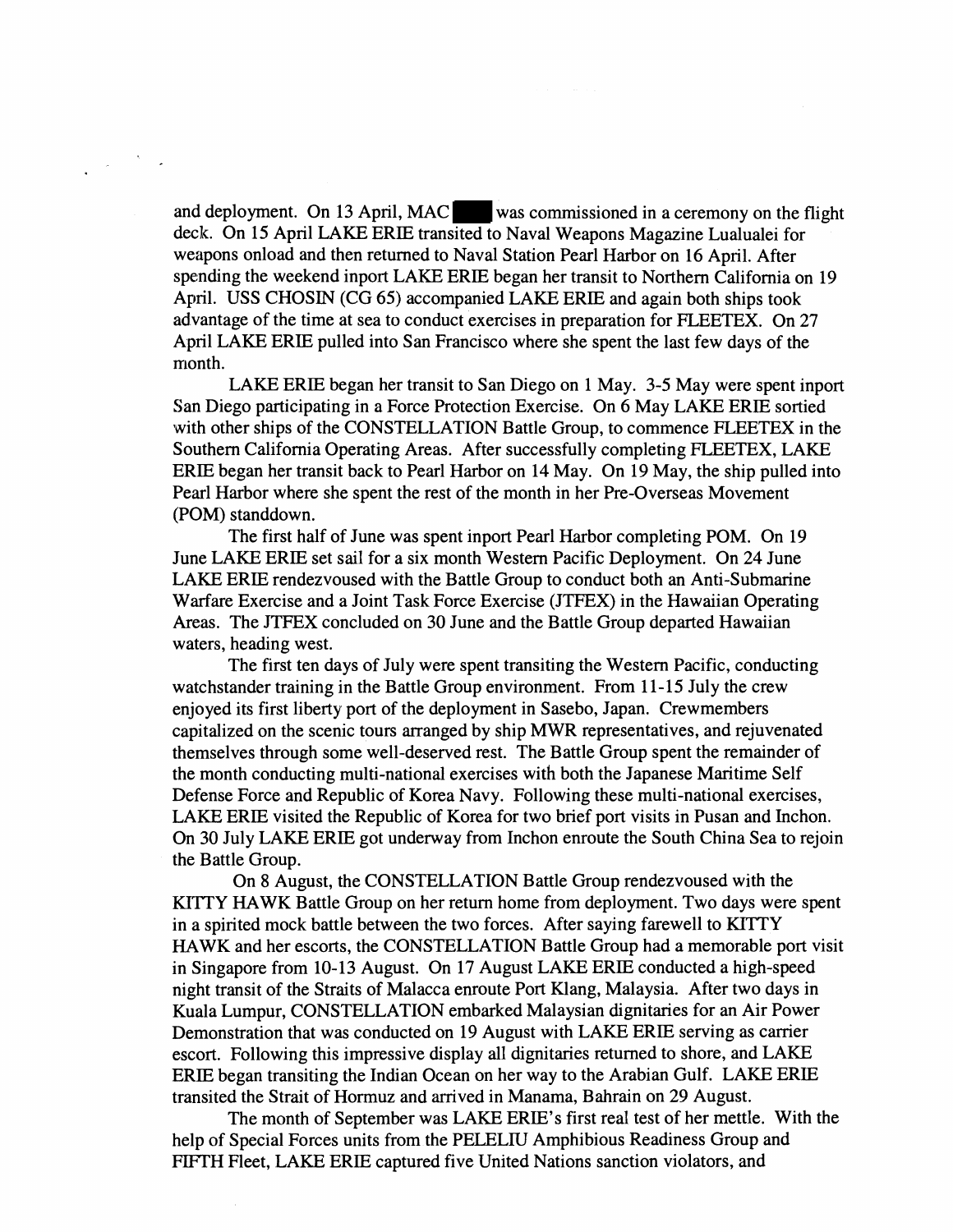conducted several additional inspections in support of Maritime Interception Operations  $(MIO)$ .

From 5-1 1 October LAKE ERIE participated in Exercise RED REEF 10 with the PEIELIU ARG and Saudi Arabian forces. Valuable training was conducted between the two navies climaxing with a live fire Naval Gunfire demonstration, and an Anti-Submarine Warfare Exercise with the USS SANTA **FE.** The last week of October LAKE ERIE participated in MI0 surge operations in the uppermost parts of the Northern Arabian Gulf (NAG), capturing two additional sanctions violators. After the successes in the NAG, the CONSTELLATION Battle Group conducted a turnover with the JOHN **F**  KENNEDY Battle Group, and LAKE ERIE headed southeast to spend Halloween in Jebel Ali, United Arab Emirates.

LAKE ERIE transited the Straits of Hormuz and the Indian Ocean during the first half on November. LAKE ERIE entered the Royal Domain of King Neptune on 11 November. Following a thorough inspection by the king's royal staff, all pollywogs were cleansed and then initiated into the solemn mysteries of the Ancient Order of the Deep. A ship full of Trusty Shellbacks manned the rails for LAKE ERIE'S arrival in Adelaide harbor on 21 November. LAKE ERIE hosted tours for thousands of Australians during this stay and welcomed aboard Royal Australian Naval Officers and local dignitaries for a reception on 22 November. The crew then enjoyed a fine port visit in Melbourne to bring the month to a close.

2-5 December was spent relaxing in Sydney before getting underway for a transit to Pago Pago, America Samoa. Dependants embarked LAKE ERIE on 10 December in Pago Pago and the ship set sail on 11 December for a Tiger Cruise back to Pearl Harbor. LAKE ERIE received a tremendous welcome home upon return to homeport on 17 December. The millennia came to a close with LAKE ERIE crewmembers enjoying a well-deserved holiday leave and stand down.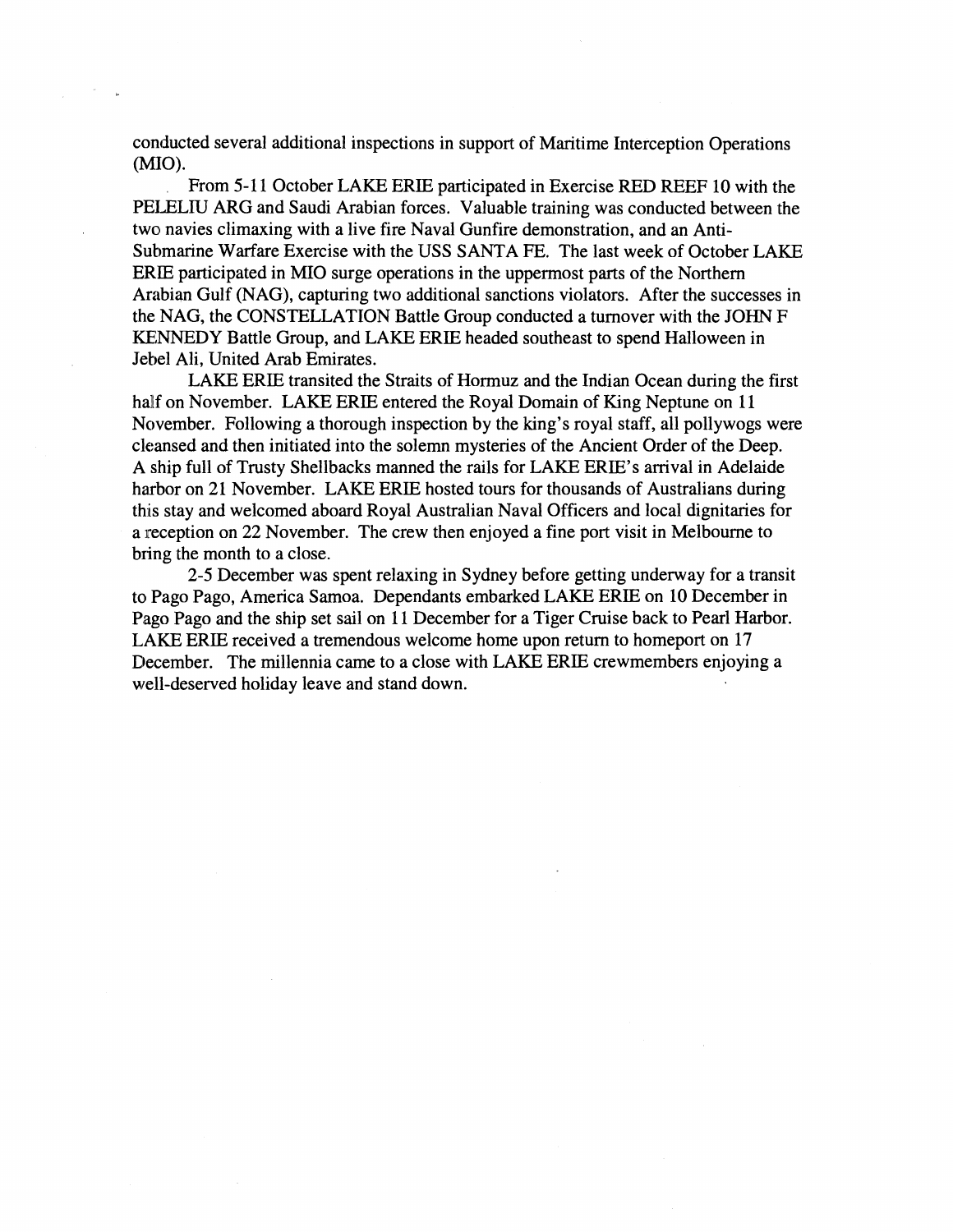## **1999 USS LAKE ERIE (CG 70) COMMAND HISTORY TIMELINE**

| <b>January</b> | $1 - 6$      | Inport upkeep. Holiday stand-down.                                                                                                          |
|----------------|--------------|---------------------------------------------------------------------------------------------------------------------------------------------|
|                | $\mathbf{1}$ | New Year's Day observed.                                                                                                                    |
|                | 7            | Underway for Dependent's Cruise to Maui. Anchored off Lahaina, Maui.                                                                        |
|                | 11           | Return to Pearl Harbor from Maui. ESPN crew and professional golfers Fred<br>Funk, Jim Furyk and Steve Jones ride the ship to Pearl Harbor. |
|                | $12 - 15$    | Inport upkeep. Holiday stand-down.                                                                                                          |
|                | 15           | Holiday stand-down ends. Ship tour for 160 French midshipmen.                                                                               |
|                | 18           | Martin Luther King Jr. Day observed.                                                                                                        |
|                | $19 - 22$    | Elevator Weapons Assessment. Inport upkeep.                                                                                                 |
|                | 21           | Ship tour for Brigadier General Bryan and his staff from HQ USCINCPAC.                                                                      |
|                | $25 - 29$    | Successfully completed the Shipboard Explosive Safety Inspection.                                                                           |
|                | $28 - 29$    | Anti-Air Defense Coordinator Warfare Team Trainer.                                                                                          |
| February 1-7   |              | Inport upkeep.                                                                                                                              |
|                | 6            | Ship tour for attendees of Pro Bowl Prayer Breakfast.                                                                                       |
|                | $8 - 11$     | Inport upkeep.                                                                                                                              |
|                | 10           | HSL 37 DET 9 commences pack-on.                                                                                                             |
|                | $12 - 18$    | Underway, transit to San Diego with USS CHOSIN (CG 65). Conducted many<br>exercises with CHOSIN in preparation for COMPTUEX.                |
|                | 18           | Inport San Diego.                                                                                                                           |
|                | $19 - 28$    | Underway for COMPTUEX in SOCAL.                                                                                                             |
| March          | $1 - 11$     | Underway for COMPTUEX in SOCAL.                                                                                                             |
|                | $12 - 18$    | Inport San Diego. BG Multi Tadil course and ship handling simulator.                                                                        |
|                | $19 - 25$    | Transit to Pearl Harbor.                                                                                                                    |
|                | $26 - 31$    | Inport Pearl Harbor.                                                                                                                        |
|                | 29           | PXO, LCDR Ailes, arrived.                                                                                                                   |
|                | $29 - 31$    | XO began turnover with PXO.                                                                                                                 |
| April          | $1 - 14$     | Inport Pearl Harbor. Upkeep and preparations for FLEETEX and deployment.                                                                    |

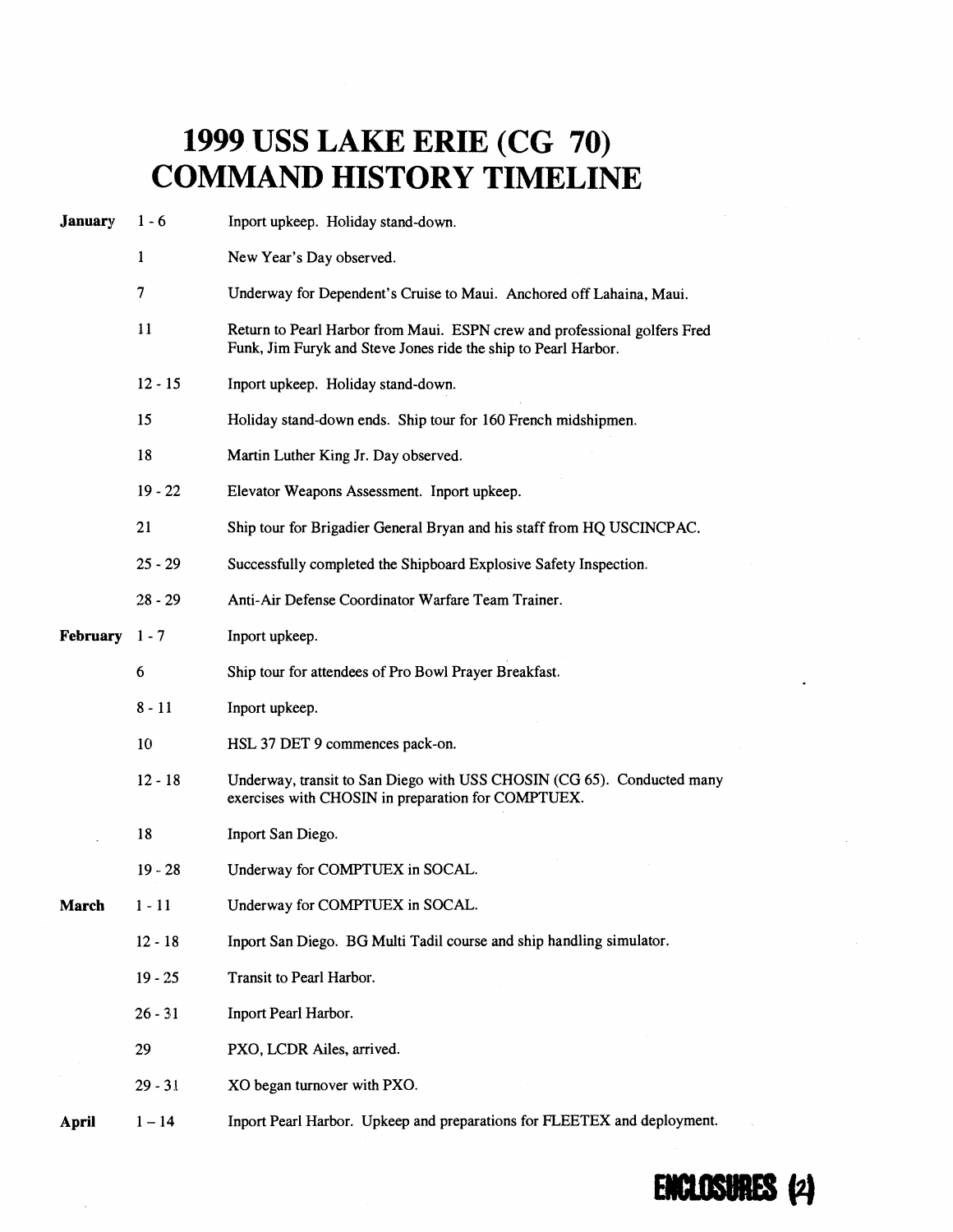|               | 15        | Underway for tactical onload.                                                                                                   |
|---------------|-----------|---------------------------------------------------------------------------------------------------------------------------------|
|               | $16 - 18$ | Inport Pearl Harbor.                                                                                                            |
|               | $19 - 26$ | Underway, transit to San Francisco with USS CHOSIN (CG 65). Conducted<br>many exercises with CHOSIN in preparation for FLEETEX. |
|               | $27 - 30$ | Inport San Francisco.                                                                                                           |
| May           | $1 - 2$   | Underway, transit to San Diego.                                                                                                 |
|               | $3 - 5$   | Inport San Diego for Force Protection Exercise.                                                                                 |
|               | $6 - 13$  | Underway for FLEETEX in SOCAL.                                                                                                  |
|               | $14 - 19$ | Transit to Pearl Harbor.                                                                                                        |
|               | $20 - 31$ | Inport Pearl Harbor. POM.                                                                                                       |
| June          | $1 - 18$  | Inport Pearl Harbor. POM.                                                                                                       |
|               | 19        | Underway, Western Pacific Deployment.                                                                                           |
|               | $20 - 23$ | <b>Enroute Middle Pacific</b>                                                                                                   |
|               | $24 - 30$ | Conducted JTFEX 99-1 in Hawaiian Operating Area.                                                                                |
| July          | $01 - 10$ | Transit through Western Pacific with Constellation Battle Group<br>enroute Sasebo, Japan.                                       |
|               | $11 - 15$ | Inport Sasebo, Japan.                                                                                                           |
|               | $16 - 22$ | Underway operating in Sea of Japan with Constellation Battle Group.                                                             |
|               | $20 - 22$ | PASSEX with Japanese Maritime Self Defense Force and Republic of Korea<br>Navy.                                                 |
|               | $23 - 25$ | Inport Pusan, ROK.                                                                                                              |
|               | 26        | Enroute Inchon, ROK.                                                                                                            |
|               | $27 - 30$ | Inport Inchon.                                                                                                                  |
|               | 31        | Enroute South China Sea to rendezvous with Constellation Battle Group.                                                          |
| <b>August</b> | $01 - 06$ | Carrier OPS in South China Sea.                                                                                                 |
|               | $07 - 08$ | Dual Carrier OPS with Kitty Hawk Battle Group.                                                                                  |
|               | 09        | Enroute Singapore.                                                                                                              |
|               | $10 - 13$ | Visit Singapore.                                                                                                                |
|               | $14 - 16$ | Carrier OPS South China Sea.                                                                                                    |

 $\label{eq:2.1} \frac{1}{\sqrt{2}}\int_{\mathbb{R}^3}\frac{1}{\sqrt{2}}\left(\frac{1}{\sqrt{2}}\right)^2\frac{1}{\sqrt{2}}\left(\frac{1}{\sqrt{2}}\right)^2\frac{1}{\sqrt{2}}\left(\frac{1}{\sqrt{2}}\right)^2\frac{1}{\sqrt{2}}\left(\frac{1}{\sqrt{2}}\right)^2.$ 

 $\frac{1}{\sqrt{2}}\int_{\mathbb{R}^3}\frac{d\mu}{\mu}d\mu$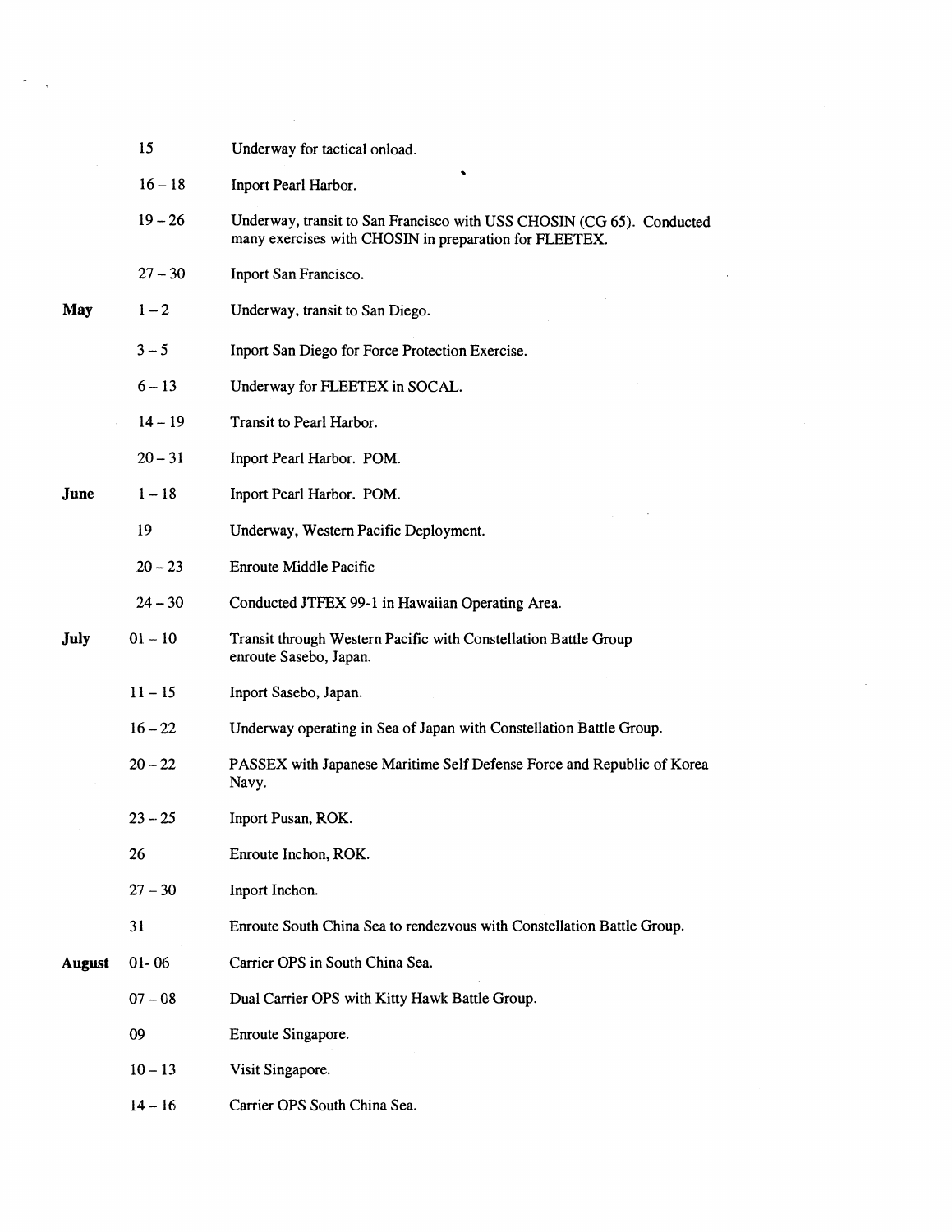|              | 17            | Strait of Malacca transit.                                                                                   |
|--------------|---------------|--------------------------------------------------------------------------------------------------------------|
|              | $17 - 18$     | Inport Port Klang, Malaysia.                                                                                 |
|              | $19 - 27$     | Transit Indian Ocean enroute Arabian Gulf.                                                                   |
|              | 19            | Constellation Air Power Demonstration for Malaysian Dignitaries.                                             |
|              | 27            | Strait of Hormuz transit.                                                                                    |
|              | 28            | Steaming Southern Arabian Gulf.                                                                              |
|              | $29 - 03$ Sep | Inport Bahrain.                                                                                              |
| September 04 |               | Carrier escort enroute Northern Arabian Gulf (NAG).                                                          |
|              | $05 - 11$     | Maritime Interception Operations (MIO) in NAG.                                                               |
|              | 12            | Enroute Bahrain.                                                                                             |
|              | $13 - 15$     | Inport Bahrain.                                                                                              |
|              | 16            | Enroute NAG.                                                                                                 |
|              | $17 - 30$     | Conducting MIO in NAG.                                                                                       |
|              | 18            | Capture of UN Sanctions violator Motor Vessel (MV) Hanan.                                                    |
|              | 19            | Capture of UN Sanctions violator MV Milad.                                                                   |
|              | 25            | Capture of UN Sanctions violator MV Mashraq.                                                                 |
|              | 25            | Capture of UN Sanctions violator MV Obai.                                                                    |
|              | 27            | Capture of UN Sanctions violator MV Ranaa.                                                                   |
| October      | 01            | Enroute Al Jubayl, Saudi Arabia.                                                                             |
|              | $02 - 04$     | Inport Al Jubayl.                                                                                            |
|              | $05 - 11$     | Exercise Red Reef 10 with USS Peleliu (LHA-5) Amphibious Readiness Group<br>and the Kingdom of Saudi Arabia. |
|              | $12 - 13$     | Inport Al Jubayl.                                                                                            |
|              | $14 - 15$     | Conducting MIO in NAG.                                                                                       |
|              | $16 - 17$     | Carrier escort.                                                                                              |
|              | 18            | Enroute Bahrain.                                                                                             |
|              | $19 - 21$     | Inport Bahrain.                                                                                              |
|              | 22            | Enroute NAG.                                                                                                 |
|              | $23 - 28$     | Conducting MIO Surge OPS in NAG.                                                                             |

 $\frac{\partial \mathbf{z}}{\partial \mathbf{z}} = \mathbf{e}^{-\frac{1}{2} \left( \mathbf{z} - \mathbf{z} \right) \mathbf{z}}$